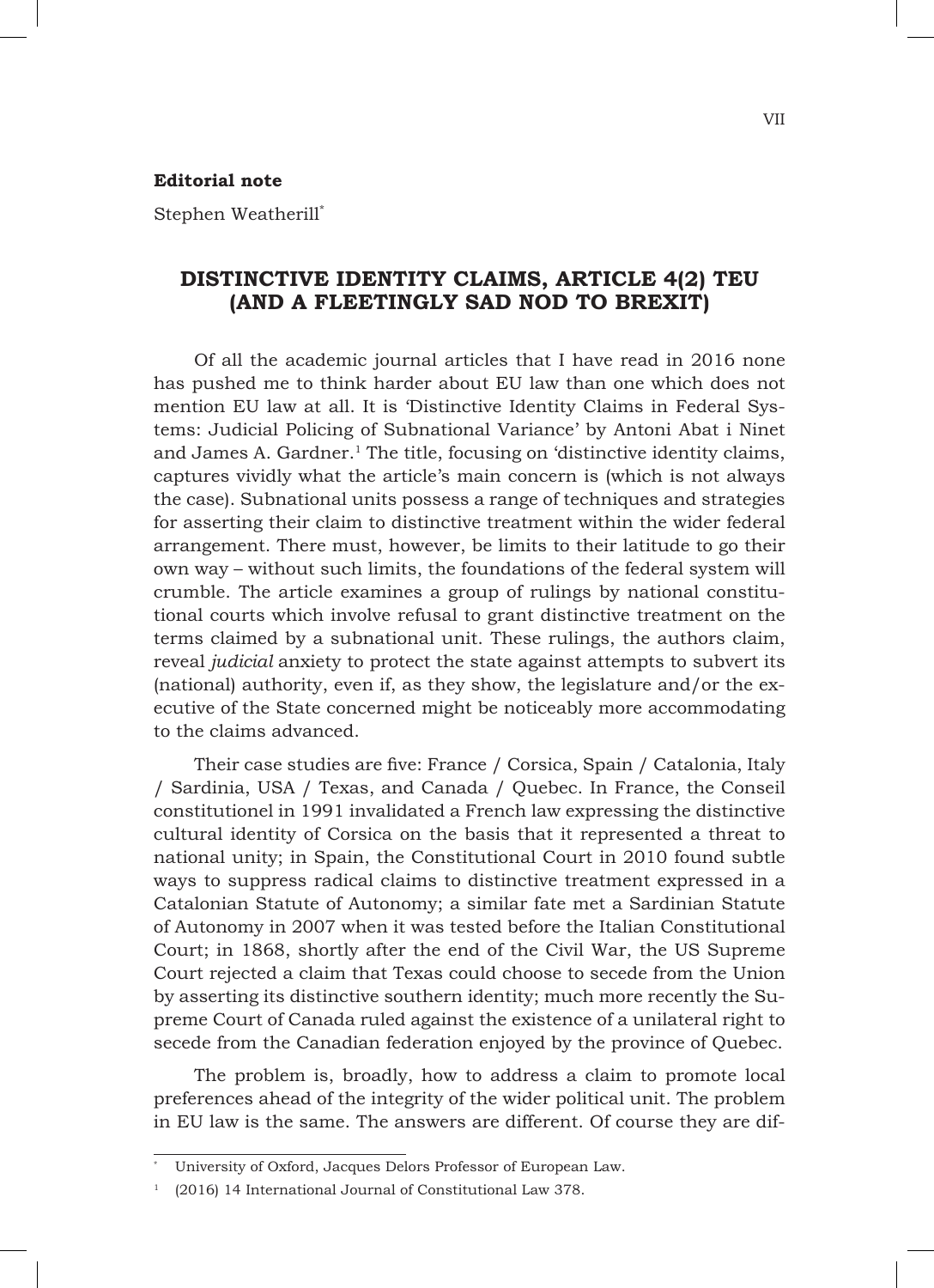ferent. The EU is not a State. Its judicial and legislative authorities do not and cannot command the same level of obedience that the central authorities in a State can and do. This is the point. It is most of all Article 4(2) TEU that gives room for expression of the EU's unique mission in the light of the types of 'distinctive identity claims' which are from time to time made by or in its Member States.

Article 4(2) TEU directs that 'The Union shall respect the equality of Member States before the Treaties as well as their national identities, inherent in their fundamental structures, political and constitutional, inclusive of regional and local self-government ...'. It is a 'beefed up' version of a provision that, prior to the reforms effected by the Treaty of Lisbon in 2009, read more softly that 'The Union shall respect the national identities of its Member States'. This was Article 6(3) TEU.

The Court's case law in which Article 4(2) TEU has been invoked is intriguing. As a general observation, Article 4(2) asserts that *as a matter of EU law* certain values recognised and protected under national law shall be defended from intrusion by the homogenising and centralising potential of the EU. Article  $4(2)$  TEU stands not simply as a means to protect diversity among the Member States in so far as the Member States should aspire to such diversity: it promotes pluralism as an EU value. It seeks to mediate the claims to authority of the EU and those of the Member States in a situation in which, unlike in France or in Spain or in Canada, there really is no single authoritative location of national political power that demands to be defended. The Court of Justice has to perform a structurally similar job to that pressed on its national counterparts when they are asked to adjudicate 'distinctive identity claims' in the context of 'subnational variance', to use the terms favoured by Antoni Abat i Ninet and James A Gardner, but in the EU the context is different and more sensitive, because the variance is usually national, not subnational, and the centralised adjudicating institutions are transnational in character, not national.

*Ilonka Sayn-Wittgenstein v Landeshauptmann von Wien* offers a splendidly vivid example.<sup>2</sup> The litigation which provoked the preliminary reference in the case was generated by a difference dating as far back as 1919 between Austria, which forbids use of noble titles, and Germany, which has eliminated associated privileges but still permits parts of the noble title to be retained in a person's surname. The applicant was known in Germany as Ilonka Fürstin von Sayn-Wittgenstein. She was advised that in Austria her name had to be slimmed down to Ilonka Sayn-Wittgenstein. This, the Court agreed, amounted to a serious inconvenience to her commercial activity: which, nobly enough, was the sale of

<sup>2</sup> Case C-208/09 [2010] ECR I-13693.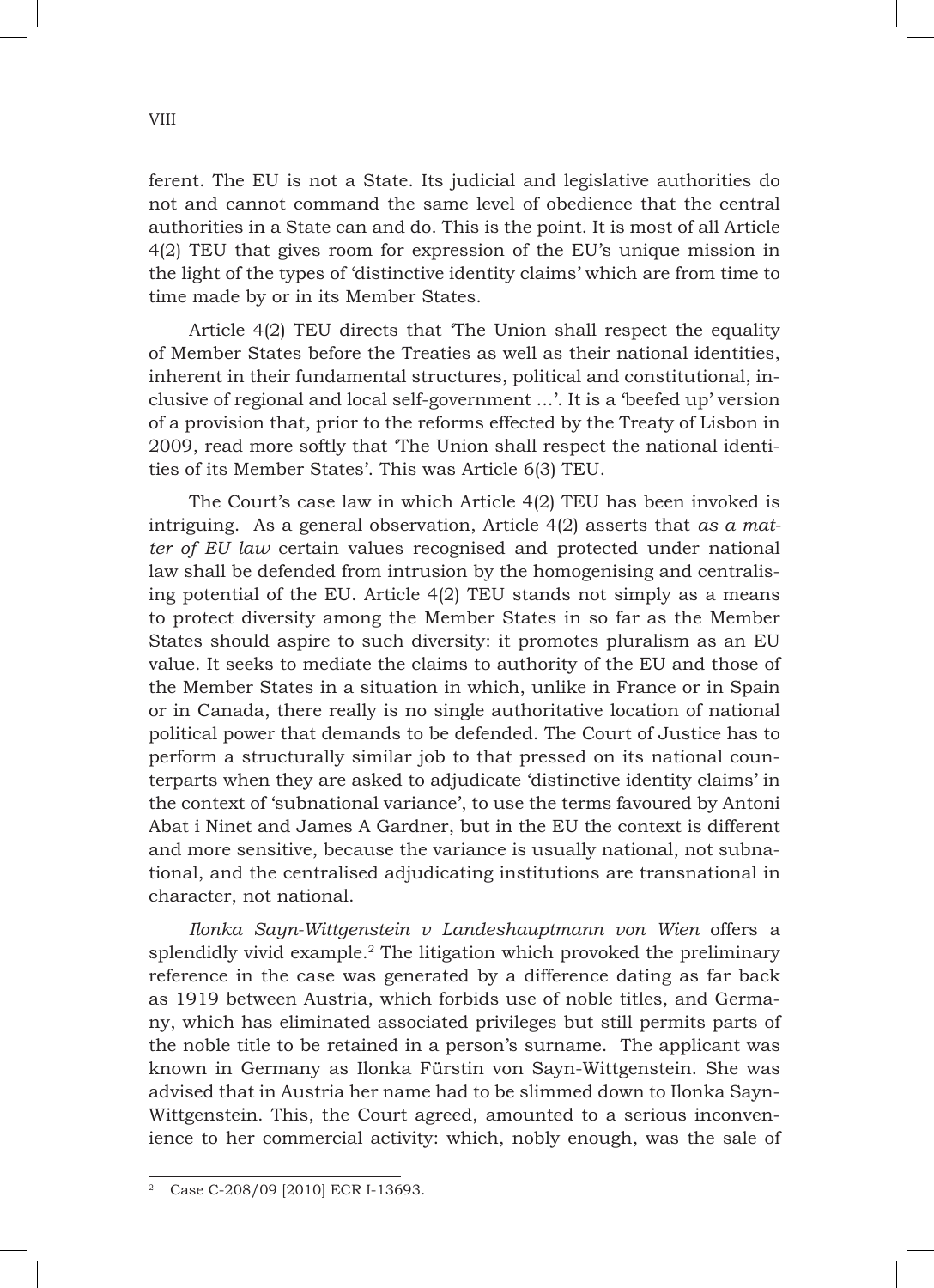castles. So, in line with orthodox EU law, the question was whether the Austrian restriction on Ilonka's freedom could be considered justified. The Court was openly receptive to the virtue of the *Austrian* concern, reflected in its legal system, to abolish noble titles in the service of equality of citizens before the law, but it chose to convert this ambition into an *EU* concern. The Court was anxious to permit national authorities a 'margin of discretion'.3 It referred to Article 20 of the Charter of Fundamental Rights, which concerns equality, and it added that in accordance with Article 4(2) TEU the Union is to respect the national identities of its Member States and that it did not appear disproportionate for a Member State to seek to attain the objective of protecting equal treatment by prohibiting use of titles of nobility.4 It was on similar terrain more recently when it decided *Nabiel Peter Bogendorff von Wolffersdorff.* <sup>5</sup> The applicant was a British/German dual national working as an insolvency advisor in London. His full name, duly registered in the UK, was Peter Mark Emanuel Graf von Wolffersdorff Freiherr von Bogendorff, although he was originally known as Nabiel Bagadi. The German authorities refused to register the name he chose to use in the UK as a result of the (certainly rather complex) German laws limiting the use of noble titles. It was *Graf* (Earl) and *Freiherr* (Baron) to which the authorities in Germany objected. A preliminary reference was made to Luxembourg. The Court of Justice, interpreting Articles 18 and 21 TFEU, found that the refusal constituted a serious inconvenience to the applicant and so it counted as a 'restriction' within the meaning of EU law. The only justification that is addressed with any degree of seriousness by the Court is that concerned with suppressing use of noble titles in the cause of equality. Variation between Member States and room for discretion is admitted by the Court. Advocate General Wathelet had, however, expressed a clear view that the rules should be treated as unjustified, but the Court chose to be much softer in its treatment of the German practices. The judgment conveys a sense that the German practices could be regarded as disproportionate,<sup>6</sup> but, 'unlike' in *Sayn-Wittgenstein*, <sup>7</sup> the Court was content to leave the assessment to the referring national court. It added explicitly that in accordance with Article 4(2) TEU 'the European Union is to respect the national identities of its Member States, which include the status of the State as a Republic'.8

<sup>3</sup> Para 87.

Paras 92-93.

<sup>5</sup> Case C-438/14 *Nabiel Peter Bogendorff von Wolffersdorff*, judgment of 2 June 2016.

Paras 79-83.

Para 78.

<sup>8</sup> Para 73.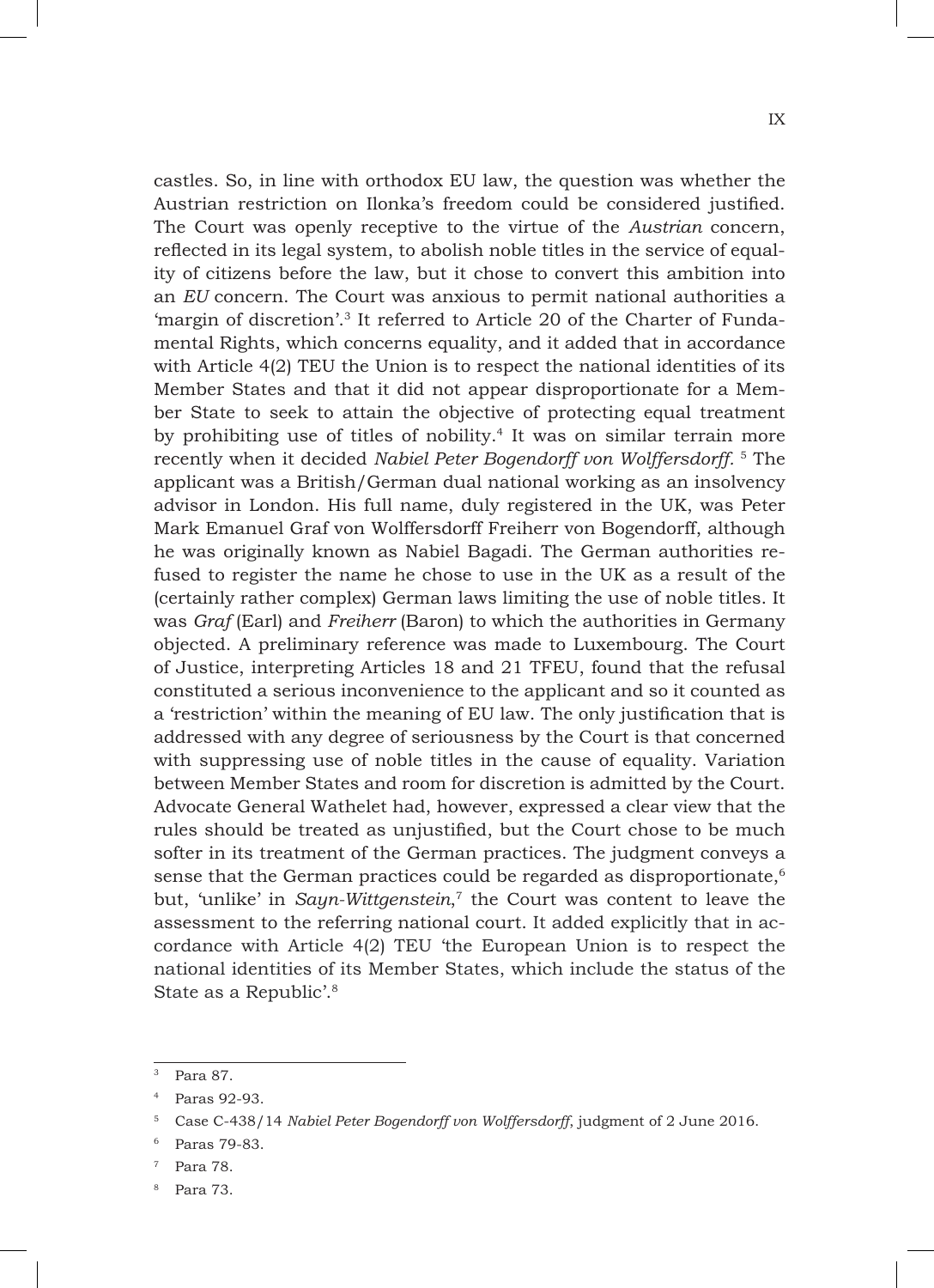Article 4(2) TEU is a highly significant statement of respect for the national identities of the Member States as a value recognised by and embedded in the law of the European Union. It would, however, be an error to suppose that Article 4(2) TEU was radically transformative. Even before the entry into force of the Lisbon Treaty in 2009 one could find examples of how EU economic freedoms might clash with national-level protection of social and political rights, and, even without the concrete direction provided by Article 4(2) TEU, the Court was certainly not impervious to the proper place of such concerns in the development of the law. *Omega Spielhallen* provides the best illustration.9 The dispute at stake in *Omega Spielhallen* involved a ban on 'Laserdrome', which is a game involving simulated killing. The intervention, driven by the Bonn police authority, was motivated by protection of human dignity, a value that is constitutionally protected in Germany. This was a restriction on the free movement of services (originating in the United Kingdom). The Court had 'no doubt that the objective of protecting human dignity' was compatible with EU law and added that it was 'immaterial in that respect that, in Germany, the principle of respect for human dignity has a particular status as an independent fundamental right'.10 So, on this approach, what was at stake was *not* EU free movement law versus German protection of human dignity, but instead EU free movement law versus EU protection of human dignity. That is, EU law itself respected the concerns motivating the action taken by the Bonn police authority. Today the Court could readily confirm this approach by citing Article 1 of the Charter of Fundamental Rights, which declares human dignity 'inviolable', and it could also rely on Article 4(2) TEU to explain the importance of the EU as a site of respect for national identity claims. But the point is that even well in advance of these innovations of the Lisbon Treaty, the Court in *Omega* found a way to ensure that German anxieties about the damaging effect of trade integration on fundamental rights were accommodated as EU anxieties that were apt to mitigate the deregulatory cutting edge of free movement law. So Article 4(2) TEU captures the idea that national constitutional sensitivities form a proper part of the assessment of whether trade-restrictive practices are justified – but not because they are *national* constitutional sensitivities, but rather because they are constitutional sensitivities. They are absorbed at EU level – and even before the entry into force of the Lisbon Treaty in 2009 they were so absorbed.

This is the EU version of protection of 'distinctive identity claims'. Sometimes those claims are advanced as national in character, as in *Sayn-Wittgenstein* and in *Nabiel Peter Bogendorff von Wolffersdorff.* But Article 4(2) TEU is not so limited. In *Omega Spielhallen* it was the Bonn

Case C-36/02 [2004] ECR I-9609.

<sup>10</sup> Para 34.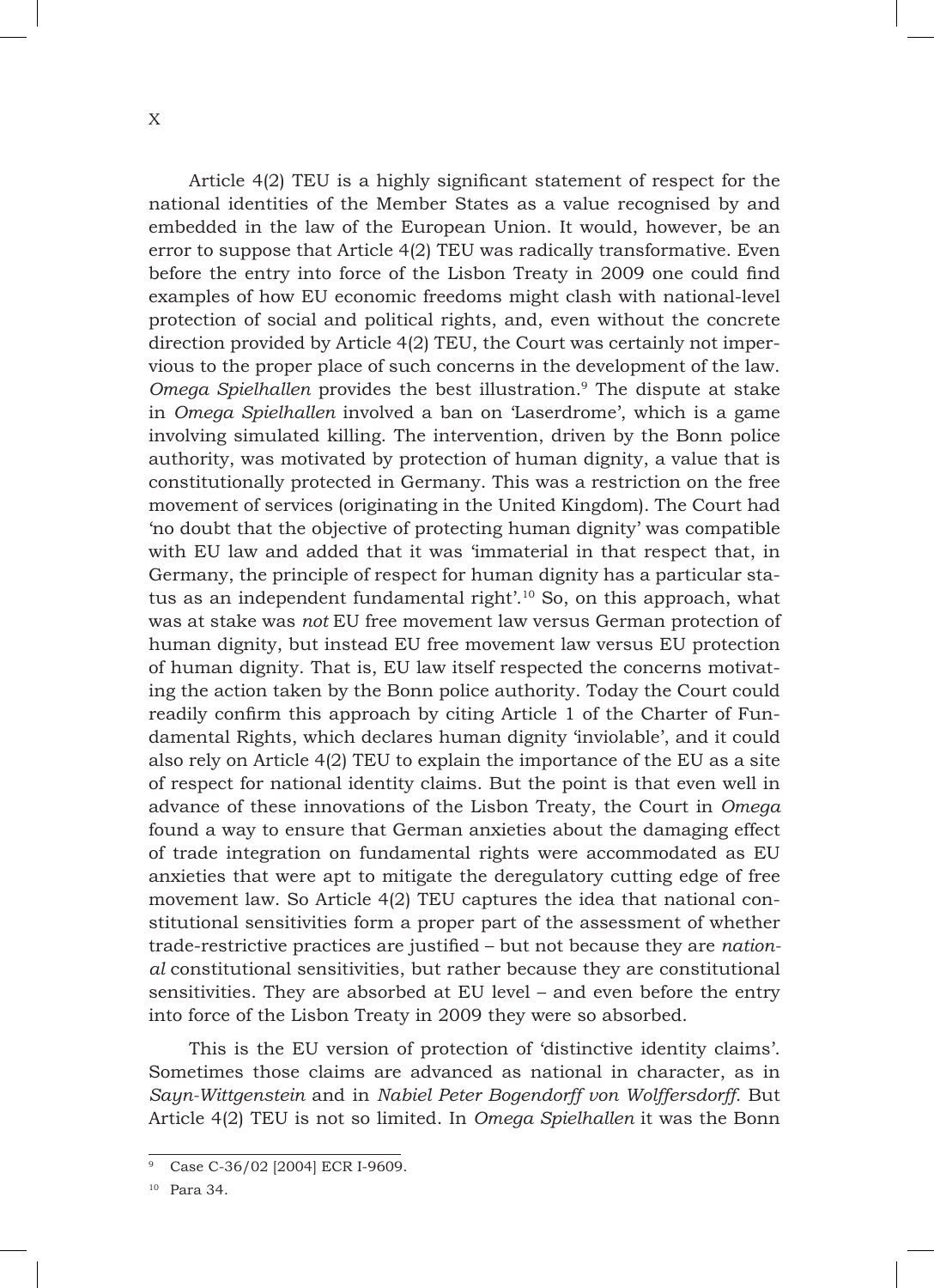police authority's interpretation of the German constitutional value of human dignity on which the ruling rested, and in Bonn they were a great deal more fastidious about such matters when compared with most of the rest of Germany where 'Laserdrome' was freely available, but the Court did not at all suggest that the relatively localised sensitivity involved should deprive the public authority of its ability to advance a 'distinctive identity claim' recognised by EU law. In fact, national identity may itself – as a national value – be sub-divisible. In *Digibet*, the Court, citing Article 4(2) TEU, agreed that Germany could defend restrictions on gambling as consistent and coherent, even where the Länder in fact apply different rules within Germany across a rather wide spectrum of tolerance.<sup>11</sup>

Article 4(2) TEU acts as a gateway through which national and subnational concerns pass and are transformed into specifically EU concerns. It does not of itself provide answers to questions about competing values – it provides a framework within which to seek those answers. It is a way to mediate claims of EU law which tend towards homogeneity and centralisation and claims of national identity that tug towards fragmentation – and to nudge in the direction of a managed resolution that yields pluralism and mutual respect. In this way, EU law itself accommodates space to advance distinctive identity claims. But this cannot and should not mean an automatic subjection to a State's appeal to its constitutional values in circumstances where that State's practices obstruct inter-State trade. Such a radically softened test of justification would fatally undermine the aim of constructing an internal market and, deeper still, it would threaten the EU's own values. Put another way, there must be a limit to the successful invocation of a distinctive identity claim in the EU. A quality check on what defence of national identity entails is required. This is best achieved by linking Article  $4(2)$  TEU, as an EU – not a unilaterally national – understanding of national identity to the EU's own values expressed in Articles 2 and 3 TEU. So, as Siniša Rodin has put it in the pages of this *Yearbook*, a State must not be allowed to rely on Article 4(2) TEU as a basis to protect national identity in circumstances that would in substance contradict the EU's own values.12 The Court needs to be attentive in weeding out the transformation of feeble economic and social justifications into claimed protection of national identity, while also, as in *Omega* and *Sayn-Wittgenstein*, taking seriously more validly shaped distinctive identity claims. This is the limit but also the dynamic potential that is contributed to EU law by Article 4(2) TEU.

<sup>11</sup> Case C-156/13 *Digibet*, judgment of 12 June 2014.

<sup>&</sup>lt;sup>12</sup> S Rodin, 'National Identity and Market Freedoms after the Treaty of Lisbon' (2011) 7 CYELP 11.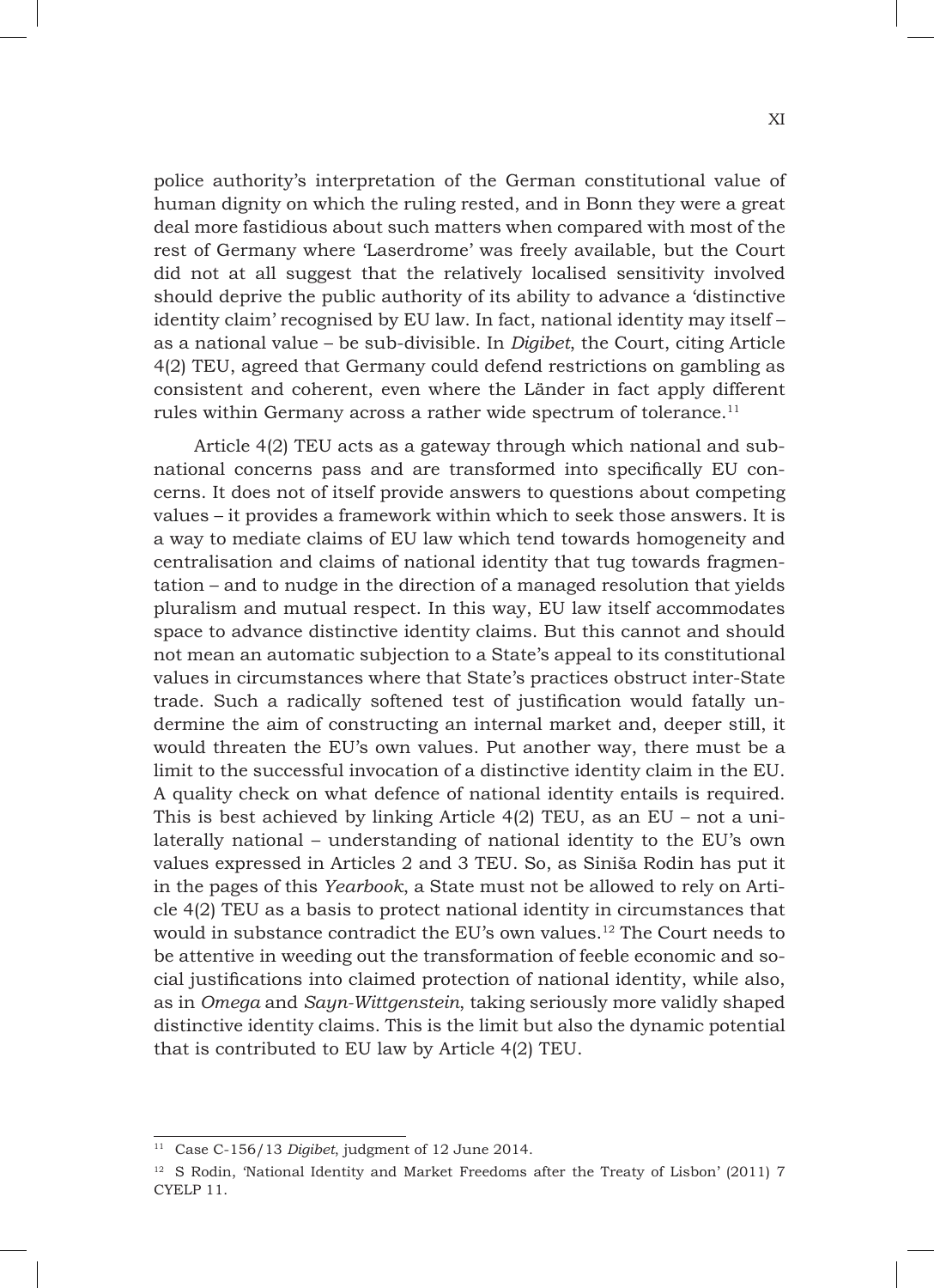So, in sum, the EU – and not only its Court, but also its political institutions and its Member States too – should not be too reticent about asserting EU values when faced by 'distinctive identity claims'. I hesitate to mention Brexit, but now I do so. There are many milestones on the road that led to the vote to leave the EU on 23 June 2016, but two in particular stand out as demonstrations of what can go horribly wrong when a State asserts its own exceptionalism and demeans the EU. One is immigration. One of the ways David Cameron made his political career was as a critic of the level of migration to the UK by nationals of other EU Member States. In particular, he periodically claimed that the UK's generous welfare benefit system acted as a 'pull'. Not only was there no evidence for this, in fact the evidence base tended in precisely the opposite direction: migrants from other Member States pay more tax than they take in benefits and moreover the pressure they exert on the benefit system is proportionately less heavy than that exerted by British nationals. Yet still Cameron demanded a 'solution' to this non-problem: and as part of the ill-fated renegotiation concluded in February 2016 at a meeting of the European Council he got it. $13$  The agreed (and now extinct) deal included a cautiously written section on access of migrants to social benefits, including a commitment to initiate a process leading to revision of particular pieces of secondary legislation. It was, in short, a 'benefit brake'.14 Cameron should not have been surprised that this febrile equation of immigration with threat rather than opportunity led to many voters taking the easy route of choosing not to remain in the EU under conditions of cosmetically restricted migration but instead to leave the EU and – in the rhetoric of the referendum campaign – to 'take back control' over immigration completely. Cameron had aggressively presented the EU as a threat to national identity: what he should have done, in line with the above-mentioned reading of Article 4(2) TEU, is to present the national interest within the wider context of the EU's values and its economic framework. So too in the case of the second ghastly mis-step that paved the way for Brexit: the question of the scope of EU activity. It has been common for decades for politicians of Cameron's party (in particular) to criticise the EU for over-reach. In 2012, under the title *Review of the Balance of Competences*, the UK government announced an objective and in-depth investigation into whether the balance of competences between State and EU level is appropriate. A series of 32 documents covering a wide range of sectors was prepared and published by the British government in 2013 and 2014.15 The conclusion was clear: the balance

<sup>&</sup>lt;sup>13</sup> 'A New Settlement for the United Kingdom within the European Union' OJ 2016 CI 69/1.

<sup>14</sup> See C O'Brien, 'Civis Capitalist Sum: Class as the New Guiding Principle of EU Free Movement Rights' (2016) 53 CML Rev 937, 966-973.

<sup>15</sup> The British Government, 'Review of the Balance of Competences' <https://www.gov.uk/ review-of-the-balance-of-competences> accessed 30 October 2016.